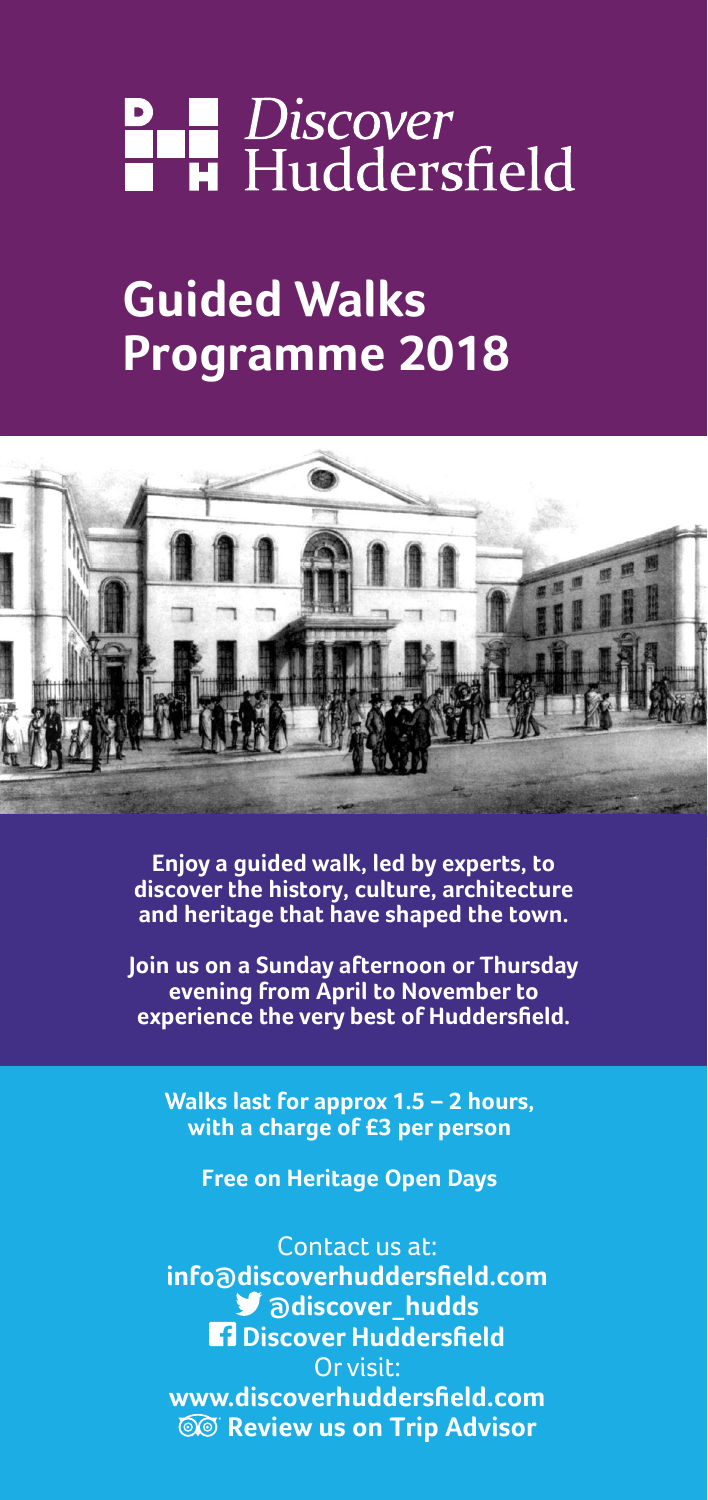

# **Guided Walks Programme 2018**

**No booking required except for the three free Heritage Open Day walks**

SUNDAY 8 APRIL AT 2.30PM

# **Chapels, Grand Houses and Mill Workers: A Walk through Lindley's Story**

Meet: Lindley Methodist Church, East St, HD3 3ND

Join David Verguson for a wander through Lindley, revealing its rich and varied heritage along some lesser-known footpaths, seeing pubs, chapels and grand houses, meeting millowners and mill workers, Methodists and memorials - a tinsmith and a sculptor . . . and some pretty fine pebble-dashing.

SUNDAY 22 APRIL AT 2.30PM

## **Huddersfield's Historic Canals**

Meet: Junction of Manchester Rd/Longroyd Lane, Longroyd Bridge (formerly Charlie Browns).

The fascinating story of the Huddersfield Narrow and Broad Canals will be revealed in this towpath walk. Led by Trevor Ellis of Huddersfield Canal Society, highlights will include the viaduct and aqueduct above Fisher's Wharf, the story of the canal's restoration and re-instatement, including the tunneling under Bates Mill, Aspley Basin and its historic canal warehouse, ending at Huddersfield's unique turnbridge on Quay Street. The walk covers approx.1.5 miles and includes steep steps. Walkers will be directed back to the town centre if required.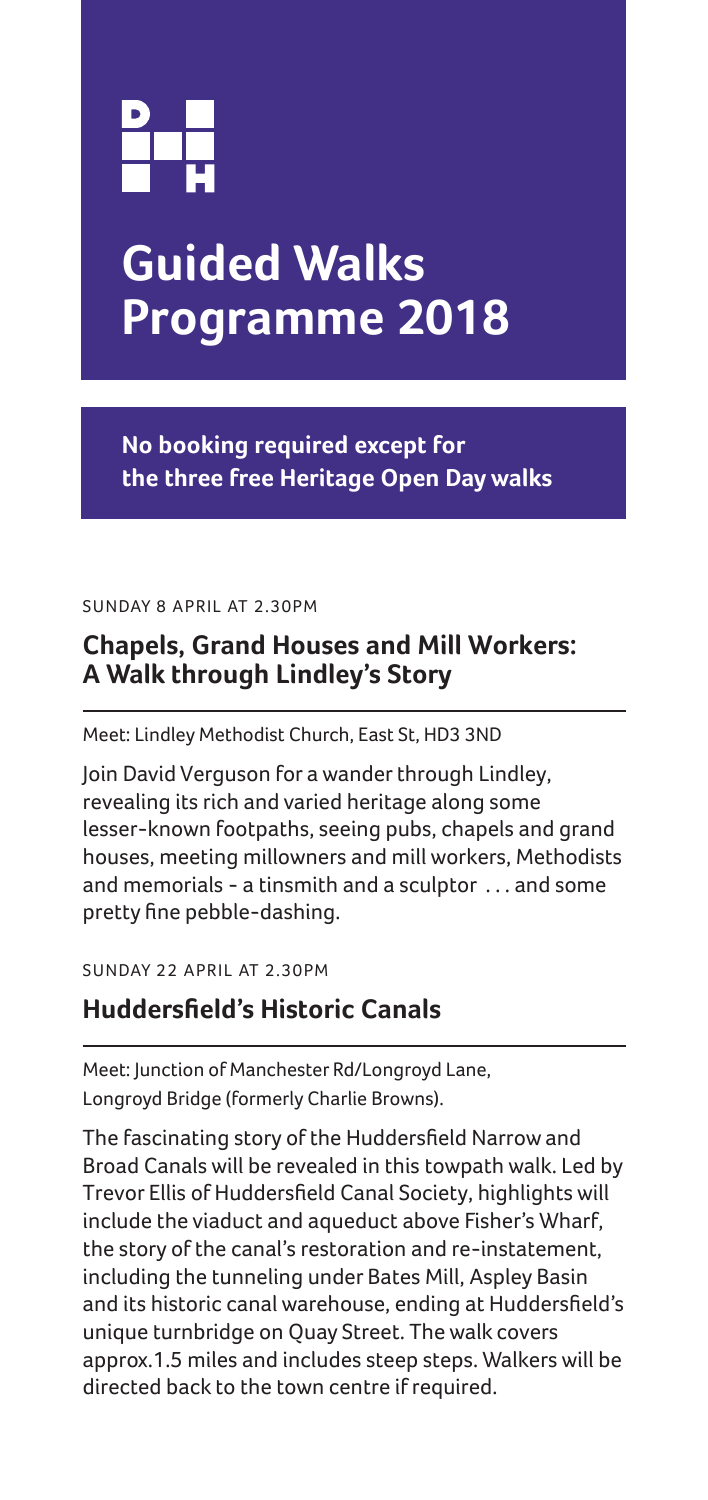SUNDAY 6 MAY AT 2.30PM

### **The University Campus Trail**

Meet: Ramsden Building, Queensgate (opposite Alfred Street Car Park)

Since 1883 the University has grown to dominate the Aspley area south of the town. Join University Archivist Lindsay Ince on a walk examining the developments of the built environment on campus over the past 150 years, from Victorian interiors to glass and render. Includes an opportunity to explore the recently completed Oastler Building.

THURSDAY 24 MAY AT 7.00PM

### **Milnsbridge Transport Walk**

Meet: Milnsbridge Wharf (Whiteley St./Tanyard Rd. junction), opposite Four Horseshoes PH

Join Trevor, Eric and Robert for an evening walk around Milnsbridge. We will look at the history of the village's transport links and how these helped it to develop into a major industrial centre. Whilst concentrating on the canal and railway we will also have an opportunity to see Milnsbridge's own stately home, former residence of the (in)famous Sir Joseph Radcliffe.

SUNDAY 10 JUNE AT 2.30PM

### **Punks, Parratt and St Peter's: Musical Sites of Huddersfield**

Meet: University of Huddersfield Oastler Building, Queensgate, inside main entrance.

Exploring the rich musical heritage of multicultural Huddersfield, in this walk Rachel Cowgill weaves together Victorian organ music with reggae and punk in the late 20th century to reveal the layering of Huddersfield's musical traditions on the town's urban fabric.

> Due to the nature of some our walks, the routes we take may involve steps or rough surfaces. Please make us aware of any reasonable adjustments which need to be made for you to attend the walks.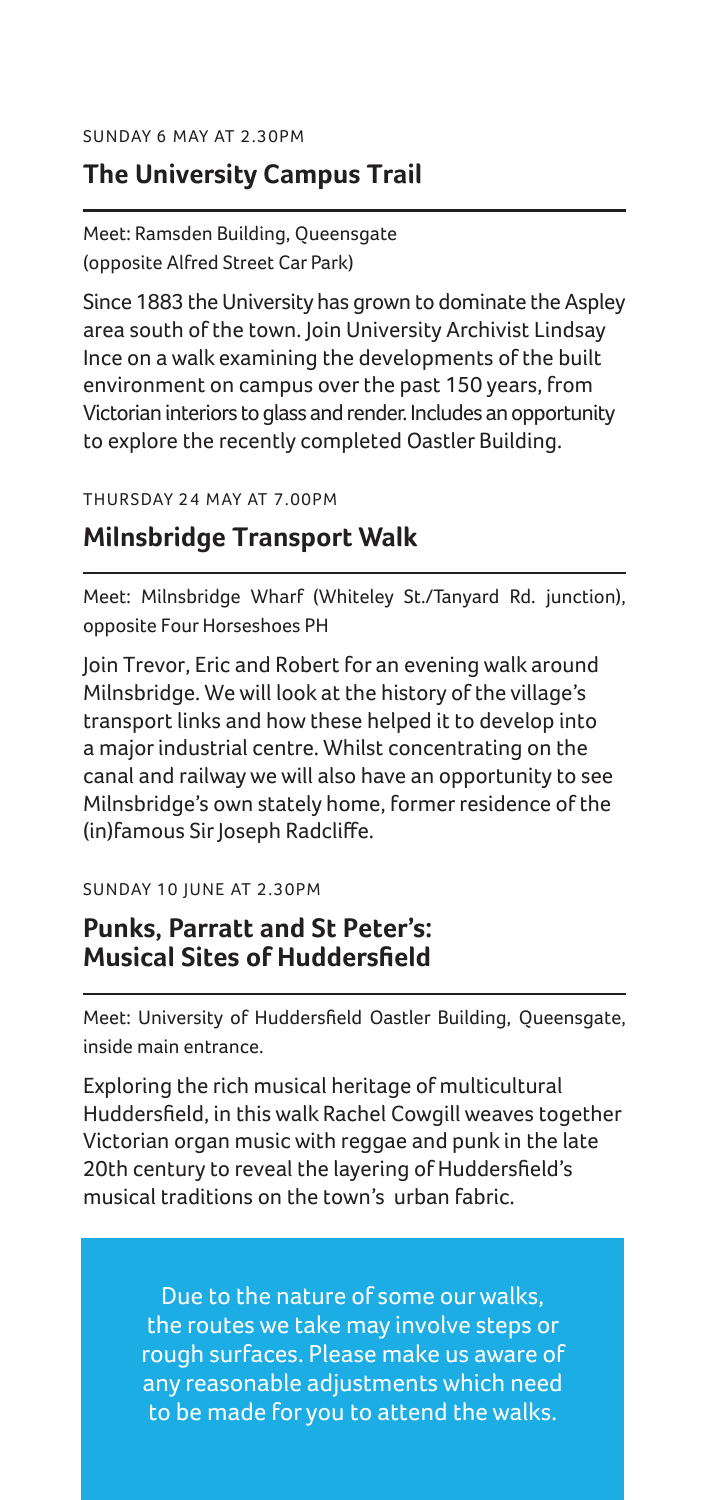# **Getting to Know our Historic Buildings**

### Meet: Huddersfield Library Steps

Having covered Huddersfield's 'new town' last year, David Wyles will reveal the background to the architecture of that half of the town from Queensgate Market to Kingsgate, looking at who designed the many outstanding buildings, and what were the influences that shaped them. A chance to understand our built heritage and appreciate the quality.

SUNDAY 8 JULY

### **Two Anniversary Walks:**

## **Walk 1 at 10.30am: Huddersfield 150 – Celebrating Civic Initiative**

Meet: Huddersfield Library Steps

Huddersfield was granted its Charter as a Municipal Borough on 7 July 1868. To mark this anniversary, and as part of a wider programme of commemorative events, local historian David Griffiths will lead a tour of key landmarks of early (and later) civic initiative, recalling the wide range of public services pioneered by the Corporation. NB this walk will be a little longer than usual, though still less than two miles.

### **Walk 2 at 2.30pm: Walking with Women's Suffrage – 100 Years of Votes for Women**

Meet: St. George's Sq. (Harold Wilson Statue)

In 1906, the nation's eyes were trained on Huddersfield. Suffragette leader Emmeline Pankhurst swept into town and addressed packed meetings. Join historian Jill Liddington to walk in the footsteps of local suffragettes in the year that marks the centenary of the 1918 Act that gave the first voting rights to women. Jill's latest book, 'Vanishing for the Vote', tells the story of the suffragette boycott of the 1911 census. The walk ends about 4pm with an indoor Q&A session and discussion.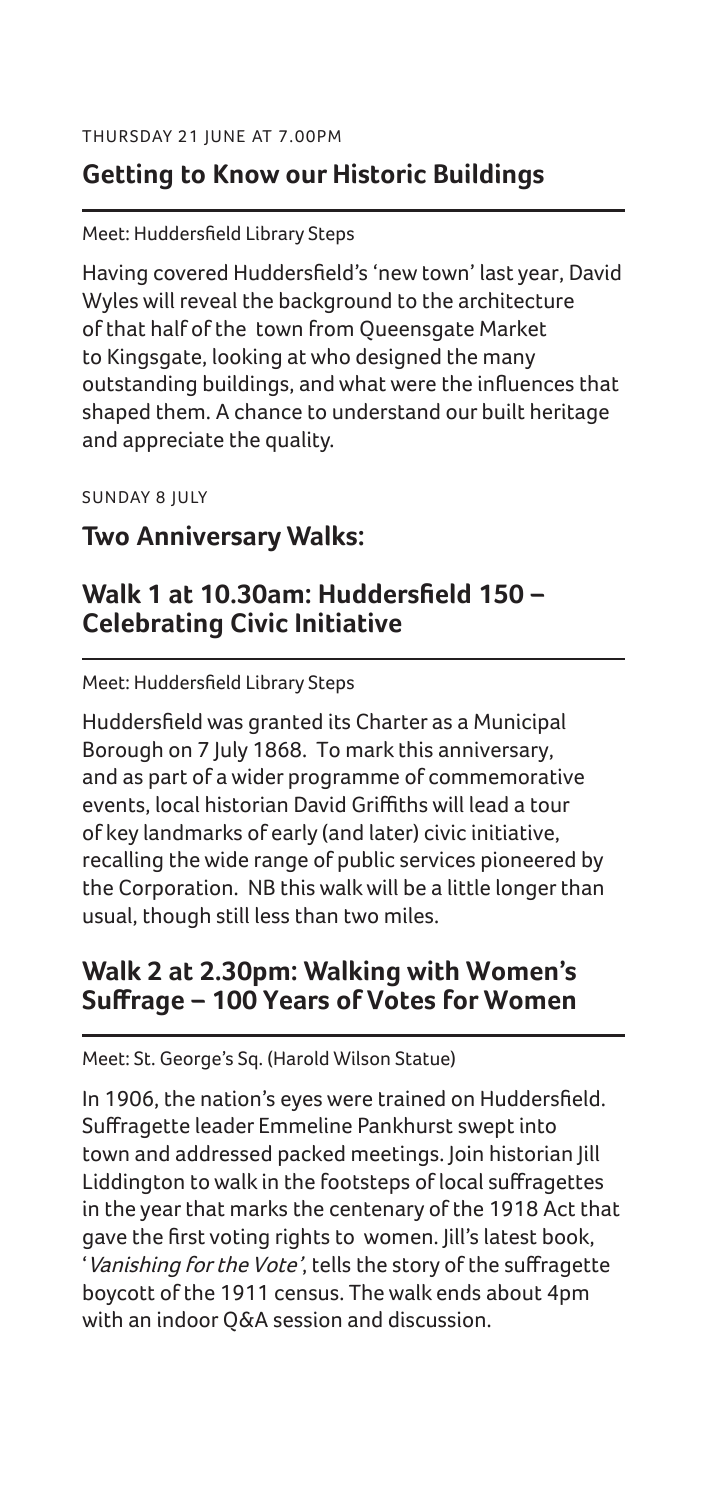# **The Building Stones of Huddersfield**

Meet: St. George's Square (Harold Wilson Statue)

Join Ailsa Burrows of Huddersfield Geology Group for a short walk to discover the variety of rocks which helped Huddersfield become known as 'The Town of Stone'. We view and explain the geological history of the many beautiful examples of the local sandstone and the several exotic, polished, stones which adorn buildings in the town. A magnifying glass would be useful but some will be provided.

### THURSDAY 9 AUGUST AT 7.00PM

# **Exploring Greenhead Park**

Meet: Main Park Gates, Trinity Street

Greenhead Park is a classic Victorian town park, now handsomely restored by Kirklees Council and the Heritage Lottery Fund. Join David Griffiths, author of its history, for an evening stroll round its obvious and some hidden features, explaining how the Park came to be established and how it has evolved.

### **CAN WE HELP?**

**In addition to the listed guided walks in the brochure, it may be possible to offer walks on similar themes to groups or organisations on other dates.**

This will be subject to the availability of a walk leader. A minimum group size of 10 would normally apply with a charge of £3.00 per person.

For further information please contact **info@discoverhuddersfield.com**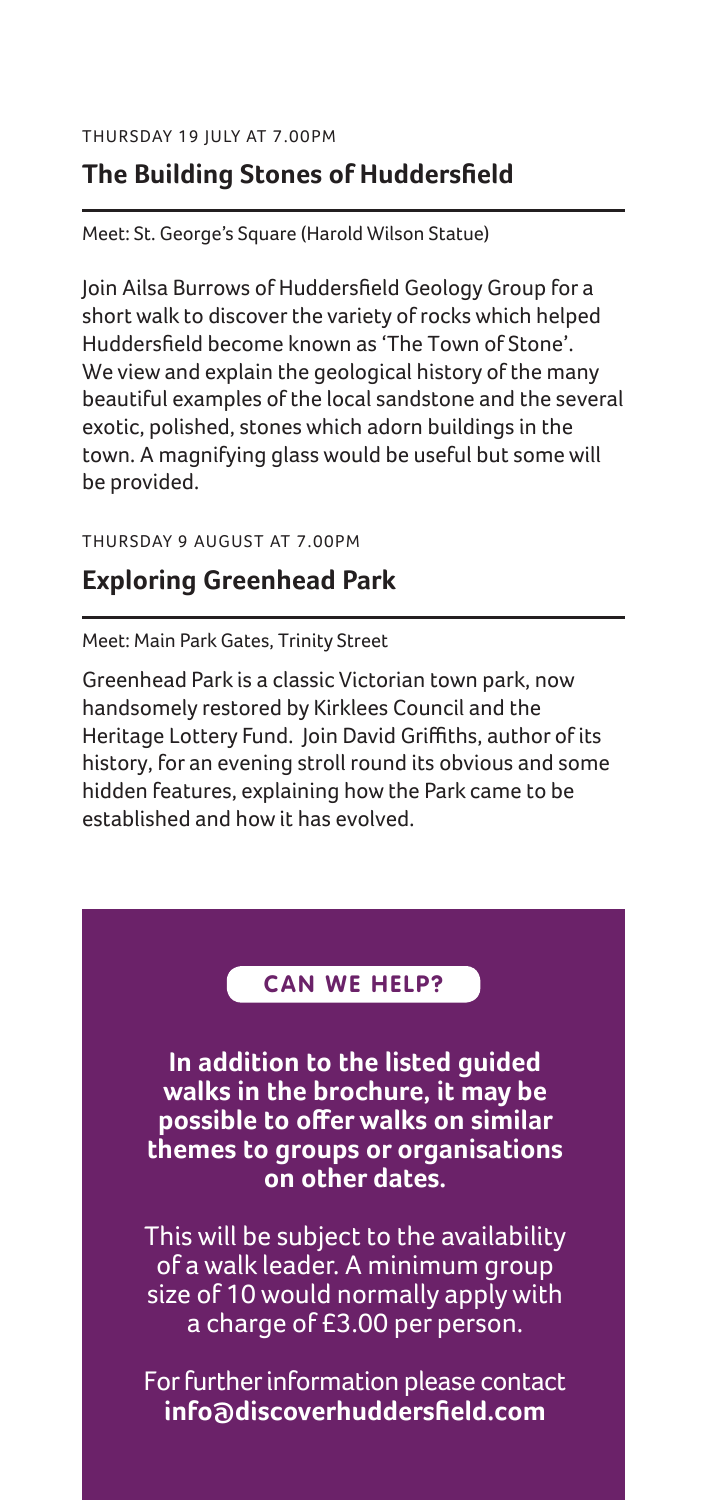# heritage open days

**Heritage Open Days celebrate England's superlative architecture and culture by offering free access to places that are usually closed to the public or normally charge for admission. In 2018 the programme will cover two weekends of varied activities with Discover Huddersfield offering three free walks. All three walks must be prebooked. Details about how to book and other activities will be found from mid-August at www. heritageopendays.org.uk and in the local brochure.**

### SUNDAY 9 SEPT AT 2.30PM

# **Exploding Huddersfield**

Meet: St. George's Square (Harold Wilson Statue)

Take a look at Huddersfield's history from another angle – a walking tour of sites of explosions from 1840 to 1992. Boilers, chemicals, fireworks, gas and gunpowder have all caused death and destruction in the area. Chris Marsden will share stories of some of the town's most violent days.

### SATURDAY 15 SEPT AT 11.30AM

# **Walking with Women's Suffrage in the Colne Valley**

**FREE MUST BE PRE-BOOKED**

Meet: St. George's Square (Harold Wilson Statue)

Join suffrage historian Jill Liddington for a five mile walk in the footsteps of local suffragists and suffragettes. The linear route passes the homes and villages of several local campaigners including Helen Studdard, secretary of the Huddersfield NUWSS branch; Elizabeth Pinnance, imprisoned in 1907 for 14 days; and Florence Lockwood a Linthwaite mill owner's wife and a member of the suffragist NUWSS who designed the Huddersfield branch banner.

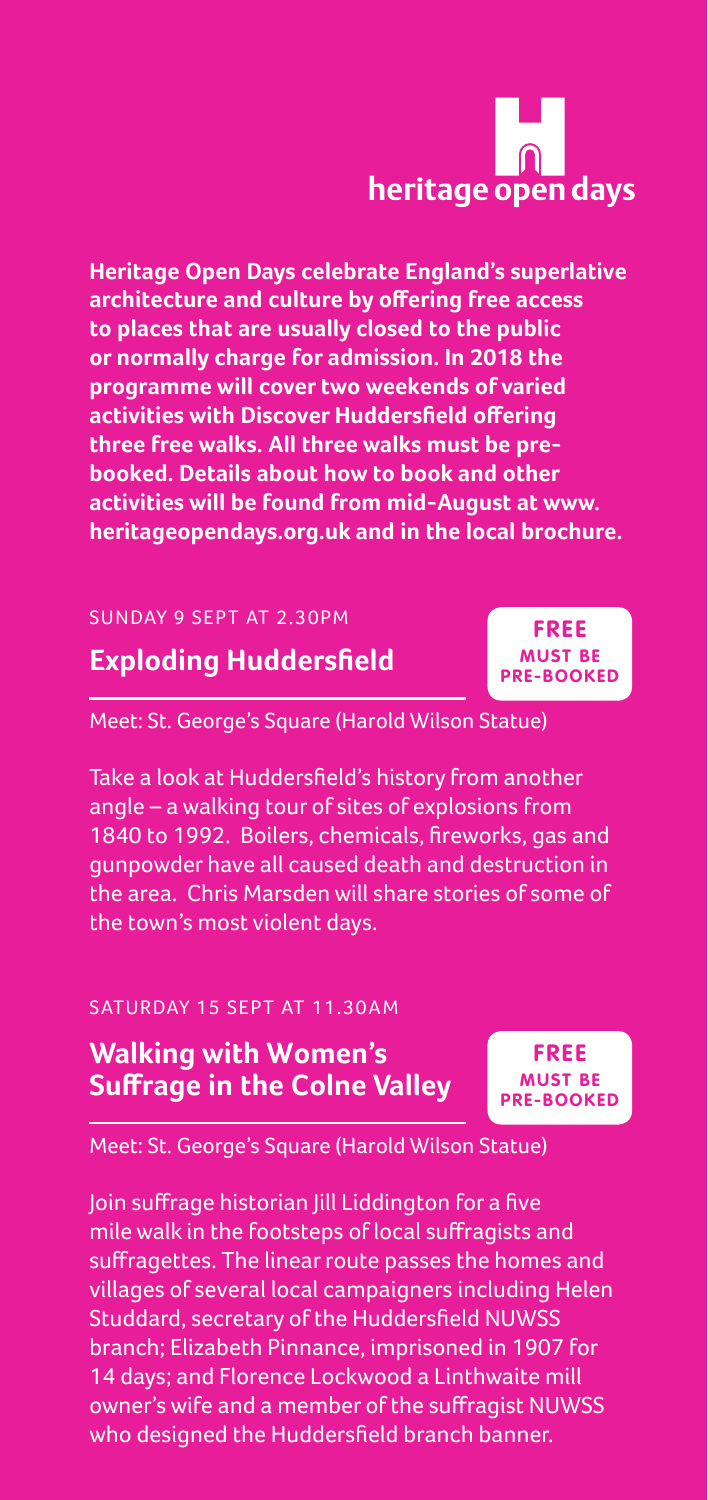# heritage open days

Please bring packed lunch plus snacks. The walk ends in Slaithwaite around 3.30pm with a Q&A session at a cafe, including contributions from Cyril Pearce, Chair of Huddersfield Local History Society. Walkers then need to make their own way back to the start (bus or train available).

### SUNDAY 16 SEPT AT 2.30PM

### **Discover Historic Almondbury**

**FREE MUST BE PRE-BOOKED**

Meet: Almondbury Children's Centre car park (free), off Farfield Rd, HD5 8TD

Join Vivien Uff for a village centre stroll looking at significant buildings described in her recent Amazon (digital and paperback) 'Picture Walking Historic Almondbury'. Dating from a prehistoric hut settlement on top of its well-known Castle Hill and benefitting from lying on an ancient woollen trading route, Almondbury developed earlier than Huddersfield round a crossroads where an Elizabethan market flourished. It has many stories to tell.

### **Discover Huddersfield - Who We Are**

Discover Huddersfield is a partnership of: Friends of Huddersfield Station, Huddersfield Civic Society, Huddersfield Local History Society, the Huddersfield Partnership, Kirklees Libraries, the Piazza Centre, TransPennine Express and the University of Huddersfield. Funding from Kirklees Council's Town Centre Innovation Fund is gratefully acknowledged.